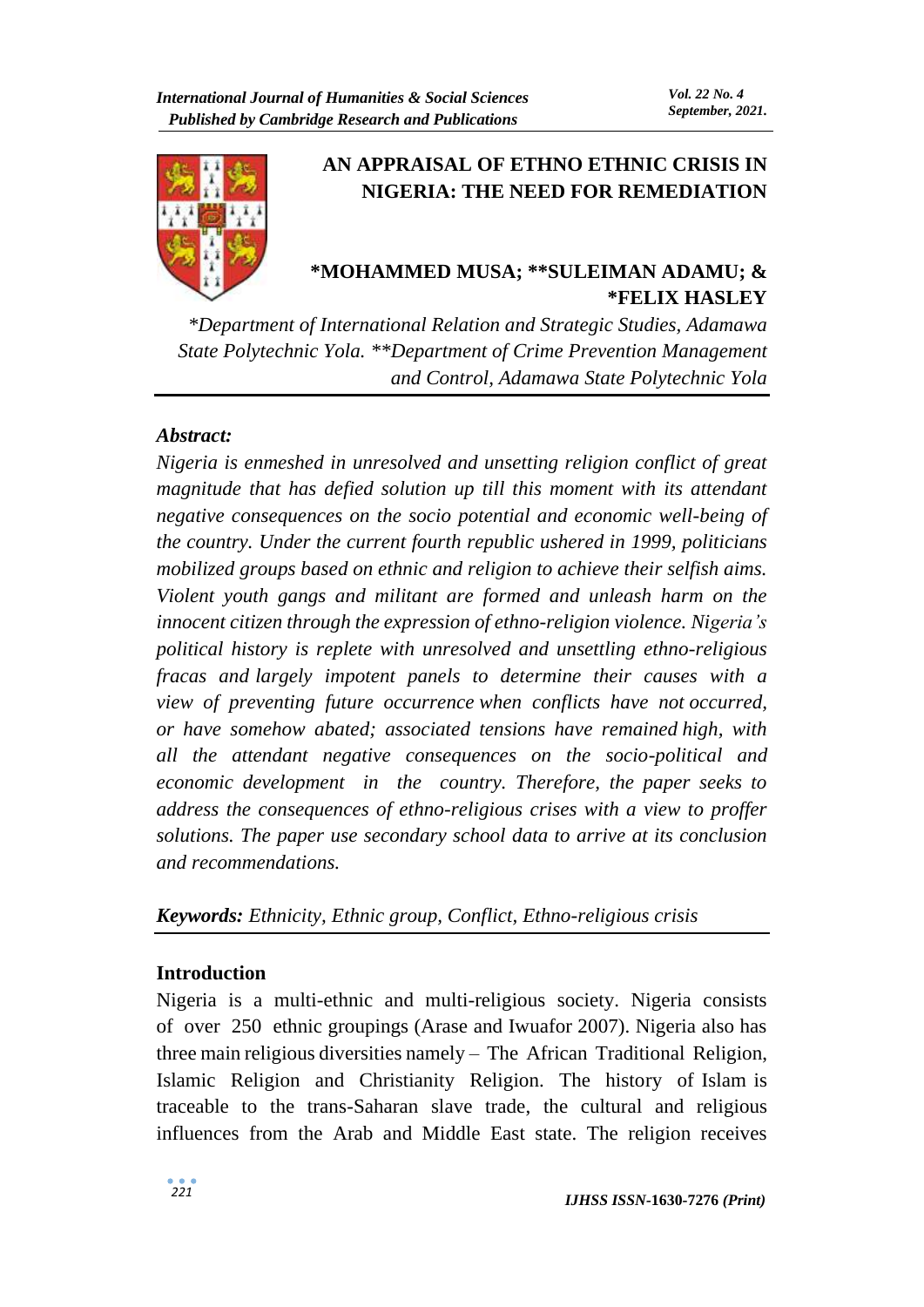significant boost under the aegis of Usman Dan Fodio's and the religious Jihad of 1804- 1810. The history of Christianity is likewise traceable to the Trans Atlantic Slave Trade, and the activities of early Christian missionaries in pre-Nigeria geographical spaces like Badagry, Lagos and other southern coast states (Falola, Uhomoibhi, Mahadi &Anyanwu 2003). From the above discourse, Nigeria has a long history of ethnic and religion diversities.

Lamentably, they have turned out to be a significant source of insecurity and poses challenges to national unity. Ethnic and religious conflicts are interrelated. Several ethnic conflict takes on religious tags in it execution likewise religious conflicts mobilize ethnic sentiments (Dogara 2010). Most episodes of violence in Nigeria especially in northern states of Nigeria in the past three decades are associated with ethno–religious conflict characterized by high level of violent confrontations among ethnic and religious groups often under the influence of "settler-indigene dichotomy" and "Christian-Muslim" debacle respectively (Abdul 2000).

Since the Maitatsine of 1980, ethno-religious conflict has become prominent. In Northern states of Nigeria, matters regarding ethnicity and religion have become susceptible to violence such as killings and maiming along ethnic lines, destruction of religious centers and communal clash etc. These states by nature are heterogeneous with multiple identities and diversities. For instance, Kaduna, Kano, Niger, Zamfara has a vibrant identity with about Forty (40) ethnic groups, and predominantly a population of Muslims and Christian's adherents.

## **METHODOLOGY**

The paper drawn from copious review of literature from secondary data that employed the use of secondary data such as Journal articles, government and non-governmental reports, Newspapers, Magazines, etc. through a systematic review. In the case of the Journal articles, relevant empirical and non-empirical index peer-reviewed and non-index peer-reviewed journal articles obtained from library data base, google scholar, and web of science were selected and used for the study.

## **Conceptual Clarification**

### **Ethnicity**

Jakob Rosel (1995: 123) defines ethnicity as groups which see themselves as constituted by the real or imagined bonds of a common decent religion,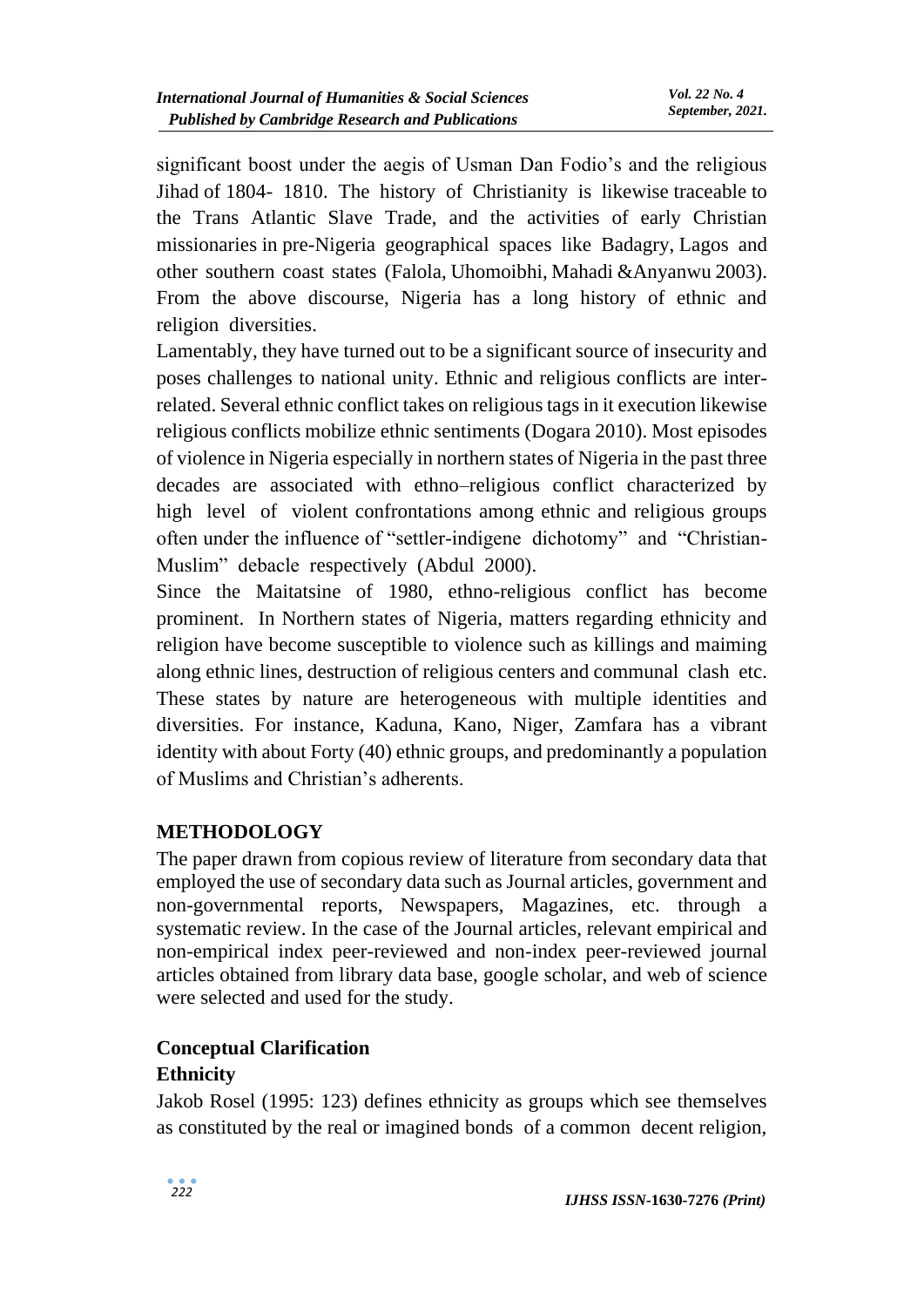language, culture and history. Ethnicity defined according to Osaghae, (1992) as a social formation predicated on culturally specific practices and unique symbols. Alegbeleye (2014), defines ethnicity as a situation in which individuals in a particular ethnic group consider themselves or are considered by others to have common affinity which distinct them from other groups in the society. Abdul (2002: 146) described religion as an identity issue, which implies solidarity and setting boundaries between those who are consider believers and those that are not. This deals with issue of sentiments, and norms that are result of shared experiences.

### **Ethnic group**

According to Otite (1990), ethnic groups are categories of people characterized by cultural criteria of symbols including language, value system and normative behaviour and whose members are located in a particular part of a new state territory.

## **Conflict**

Coser (1956: 8) sees conflict as "a struggle over values and claims to scarce status, power and resources in which the aim of the opponents are to neutralize, injure and eliminate their rivals. Within the context of this paper, conflict is considers in line with the submission of Oladosu (2013: 115) "as a state in which people, ethnic or religious groups or countries are involved in a serious disagreement which may or may not result in bloody confrontation. A conflict triggered under the aegis of ethnic identities is referred to as ethnic or racial conflict and similarly those triggered under the influence of religion is defined as religious conflict.

### **Religion**

There are serious problems with the definition of religion. Scholars have not been able to reach a consensus definition of religion. Little wonder Egwu (2001) argued that religion is a difficult subject of inquiry including attempts at its definition and conceptualization. Be that as it may, it is the belief that there is an unseen order, and that our supreme good lies in harmoniously adjusting ourselves thereto. According to Adeniyi (1993), religion is a body of truths, laws and rites by which man is subordinated to the transcendent being. This implies that religion deals with norms and rules, a behavior, process or structure whose orientation is supernatural i.e. emanated from God and which must be followed by the believers.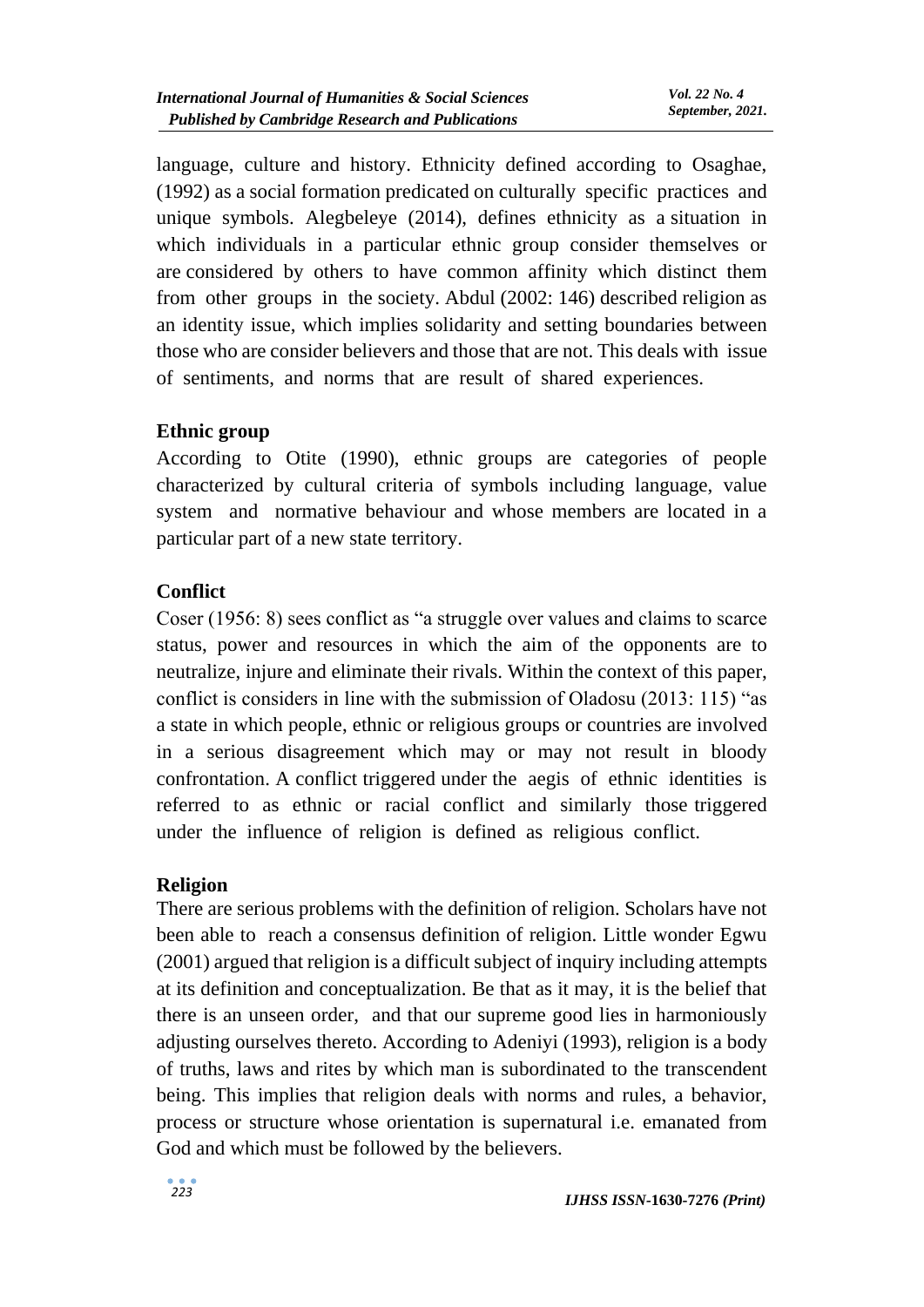### **Ethno-religious conflict**

Ethno-religious conflict is a situation in which the relationship between members of one ethnic or religious and another of such group in a multiethnic and multi-religious society is characterized by lack of cordiality, mutual suspicion and fear, and a tendency towards violent confrontations (Achumba et al. 2013; Salawu, 2010). The character of the Nigerian sate is responsible for the country's deepening ethno-religious contradiction that are presently threatening the fabric of the country, and which has become a clog in Nigeria's attempt to develop her economy (Mohammed, 2013).

#### **Ethno-Religious Crisis in Nigeria: An 0ver view**

Nigeria has had so many crisis stimulated by ethno-religious reasons since 1980s to date.

Ethnic and religious bigotry has become a serious issue undermining the very foundation of Nigeria's unity. Mutual fear and suspicion, absence of cordial relations ethnic alignment and re-alignment, ethnic affiliation and attachment have being very strong features of Nigeria since independence. Nigeria has become a theatre of war characterized by an increasing number of ethnic and religious crises. In 1980 in some parts of Kano and Maiduguri there were the Maitatsine religious disturbances. By 1984, there was the Yola religious disturbance. In 1992 the Zango Kataf crisis rocked Kaduna State. This crisis spread to Kafachan and other parts of the north central states. By 1999, the Shagamu religious crisis took place, Tafawa Balewa in 2001; Hausa, Christian and Muslim still exhibit existence of hate to date. The above is evidence of the rate at which ethno and religious crisis takes place in Nigeria. Anytime this crisis takes place in any part of Nigeria the fear of reprisal attack is always high. The Jos case is a pointer to the fear of reprisal attack. The extent to which ethno-religious crisis is going in Nigeria is alarming. It has been hijacked by a group known as "Boko Haram". This group is responsible for man bomb explosions in some parts of northern Nigeria and the Federal Capital Territory. Many analysts are also of the view that Nigeria is sitting on a keg of gun power because of the activities of this Islamist sect known as "Boko Haram". They have invaded churches, mosques, markets, schools, motor parts, homes and killed and of maimed innocent citizens and have destroyed properties worth billions of naira.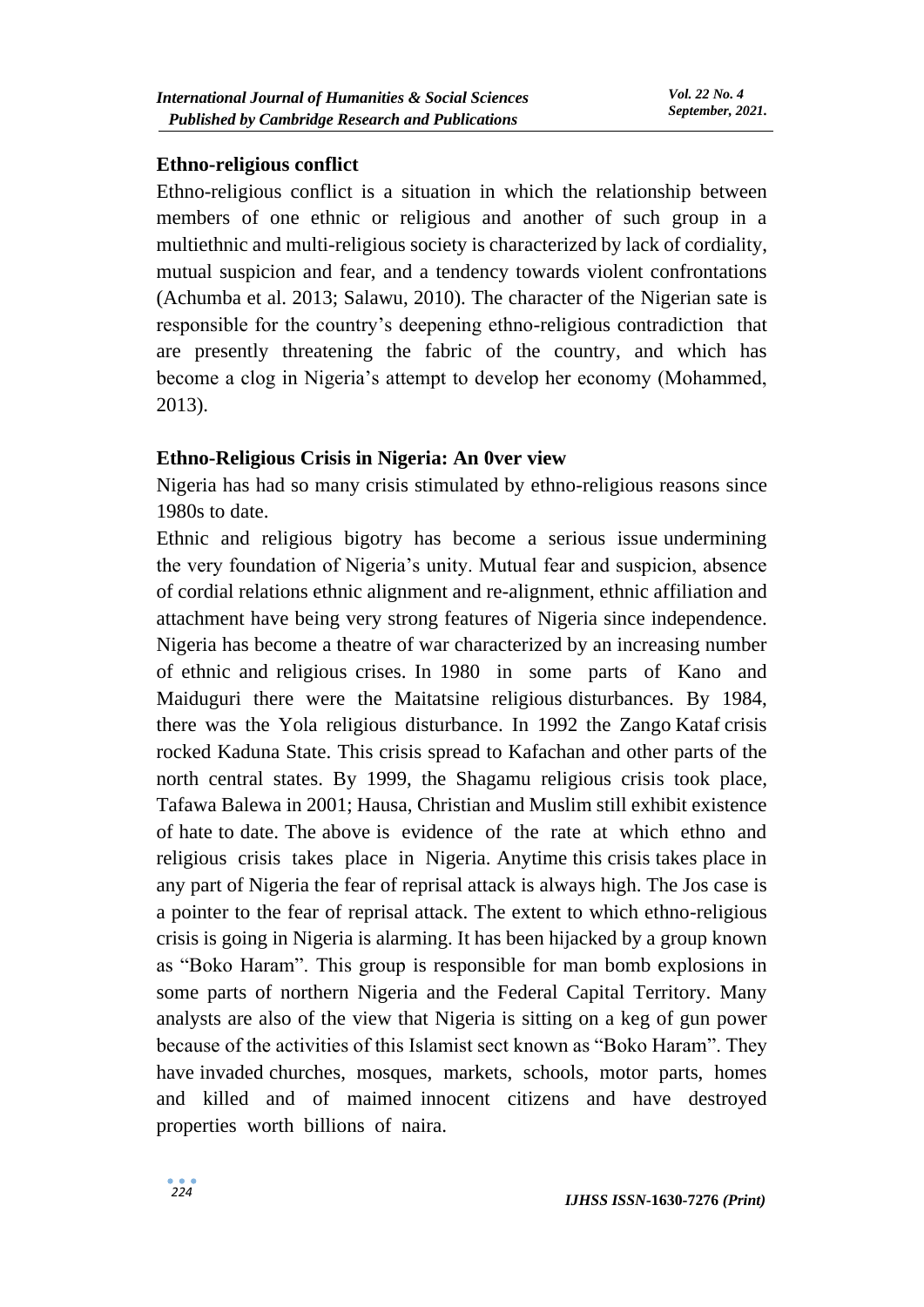The Kaduna confrontation between Christians and Muslims started in Kafanchan on Friday March 1987 and spread quickly to Kaduna, Kano and Zaria. The Yakubu Yahaya and Katsina riot of 1981, the Bauchi violence of 1991, violence in Kano 1991, Violence in Zangon-Kataf 1992 are cases of ethno-religious violence in northern Nigerian states.

Tafawa Balewa conflict of 1991, 1995 and 2001, the Jos conflict of 1994, 2001, 2007, 2008, the Kano conflict of 1980, 1982, 1991, 1994, 1996, 1997, 2001 corroborate the argument of Otite and Albert (1999) that there is high degree of religious intolerance in Kano. Religious violence also erupted in Kaduna after a market row clash between Hausa Muslims and Adara Christians in Kusuwan Magani among wheelbarrow porters where death toll of 55 was confirmed (BBC conflict on 21st February, 2000 was follow by a protest by thousand Christians against The Kaduna anti-Sharia proposal to introduce Sharia law as the criminal code in Kaduna State. Between February-May 2000 over 1,000 people died while rioting over the introduction of Sharia in Kaduna state alone. On 28th February, 2000, hundreds of ethnic Hausa were killed in reprisal attacks in Aba, Abia State. (Igbokwe 2000). In 2001, the religious violence that spread across the Middle-Belt states of Benue, Plateau, Taraba, and Nassarawa which claimed over 2,000 life's with thousands displaced (Christian Solidarity Worldwide 2012). The outbreak of religious conflict in Jos created pandemonium in the Middle Belt region. In 2004, Christians and Muslims sectarian clash broke out in Jos between Fulani herdsmen and the Nigerian army. The conflict led to the deaths of many innocent citizens, destruction worship centers residential homes and burning down of seventy-two villages in the densely populated residential area of Jos (Pandem

2008: Kwaja 2009).

Religious violence erupted with a Muslim protest demonstration on 10 May 2004, as a protest against the killing of over six hundred Muslims in the small town of Yelwa in Shendam Local Government area of Plateau State (Olasope 2012: Christian Solidarity Worldwide 2012). The Miss World contest of 2002 in Kaduna and Abuja over a columnist comments that the Holy Prophet Mohammed would likely support the pageants, an event some Muslims felt was indecent. The 'blasphemous' article suggested that the Prophet Mohammed would have liked to marry a Miss World beauty queen (The Straits Times 2002). Some Islamic fundamentalists perceived this as an insult to Islam and eventually led to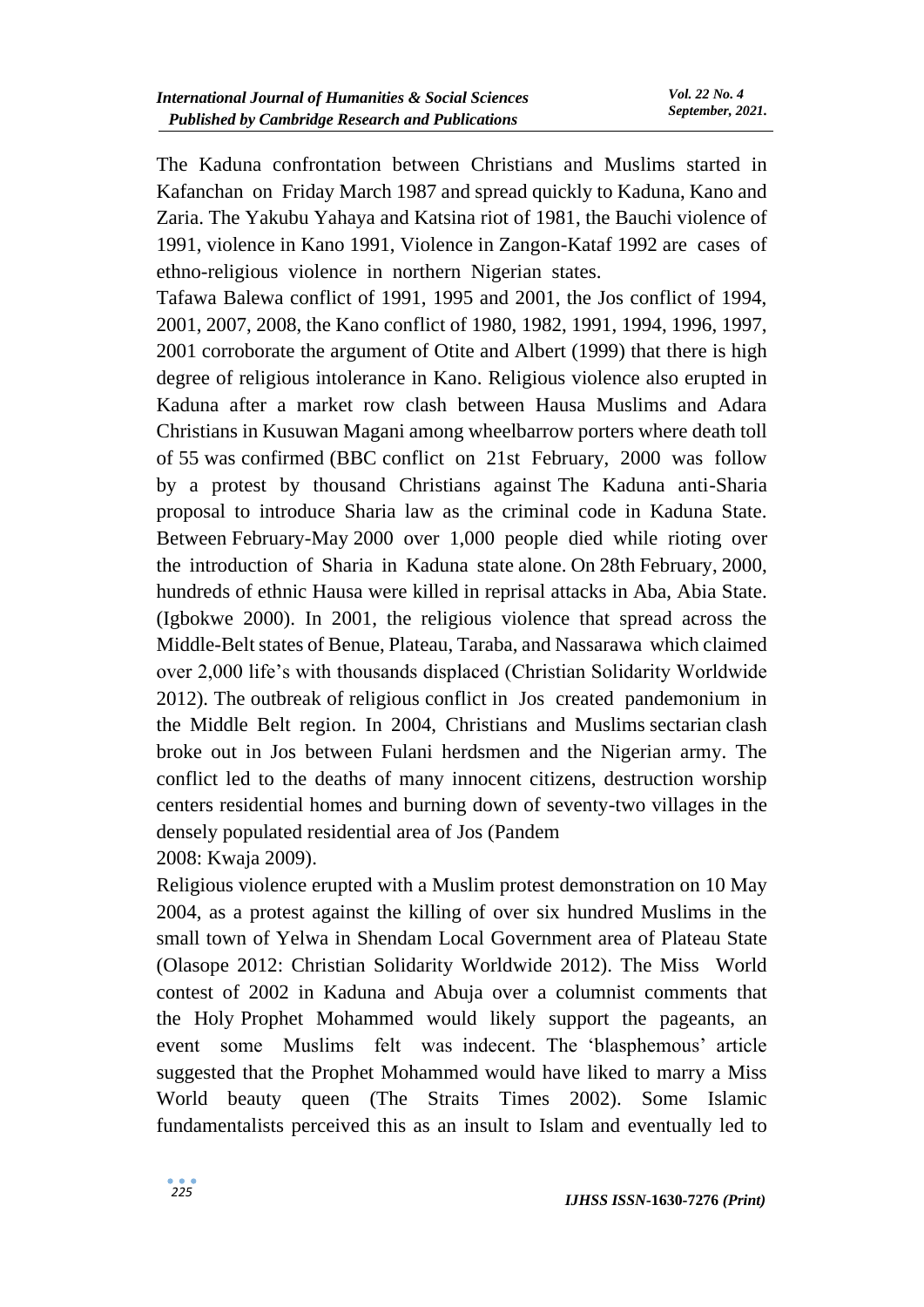riots in which many people lost their lives. More than 2,000 people died in the rioting that followed. In 2006, riots over Danish cartoons depicting Prophet Mohammed led to the deaths of nearly 200 people in several Nigerian Northern cities (Hill and Asthana 2006).

The emergence of "Boko Haram" has worsened the crisis in Nigeria especially in north eastern part of Nigeria. This group is responsible for many bomb explosions in some parts of northern Nigeria and the Federal Capital Territory. Many analysts are also of the view that Nigeria is sitting on a keg of gun power because of the activities of this Islamist sect known as "Boko Haram". They have invaded churches, mosques, markets, schools, motor parts, homes and killed and of maimed innocent citizens and have destroyed properties worth billions of naira.

Ethno-religious clashes occur in Jamaa local government area of Kaduna State where six were confirmed dead (Vanguard 2018). Killing also occurred in Gwar East District of Benue State in North Central Nigeria where 19 death was reported (Vanguard 2018), 73 death recorded in Makurdi in 2018, 15 Villages were destroyed with mass-slaughter of Christians in the conflict that ensues in North East of Adamawa with over 80, 000 internal displaced camps (New York Times, 2018)

### **Causes of Ethno-religious Crisis in Nigeria**

Many factors can be held responsible for the rampant cases of ethnoreligious in Nigeria The followings are some of the factors:

Firstly, leaders have failed woefully in terms of provision of infrastructure and as such produce large number of frustrated youths that can be used easily by selfish people. Secondly, high population of Almajiri students who are left to fend for themselves. Majority of these children are used by the extremist to foment trouble in our society. Thirdly, weak national security system that make it possible for the influx of foreigners who bring their ideologies due to porosity of our borders. Fourthly, Unemployment is also a factor responsible for ethno-religious crisis in Nigeria.

Large numbers of Nigerian youth are without any legitimate source of livelihood. Most of the recent ethno-religious and communal conflicts in Nigeria can be explained from the angle of joblessness and intense competition over scarce resources and services both in urban and the rural areas. The mass of unemployed youths are ready made instruments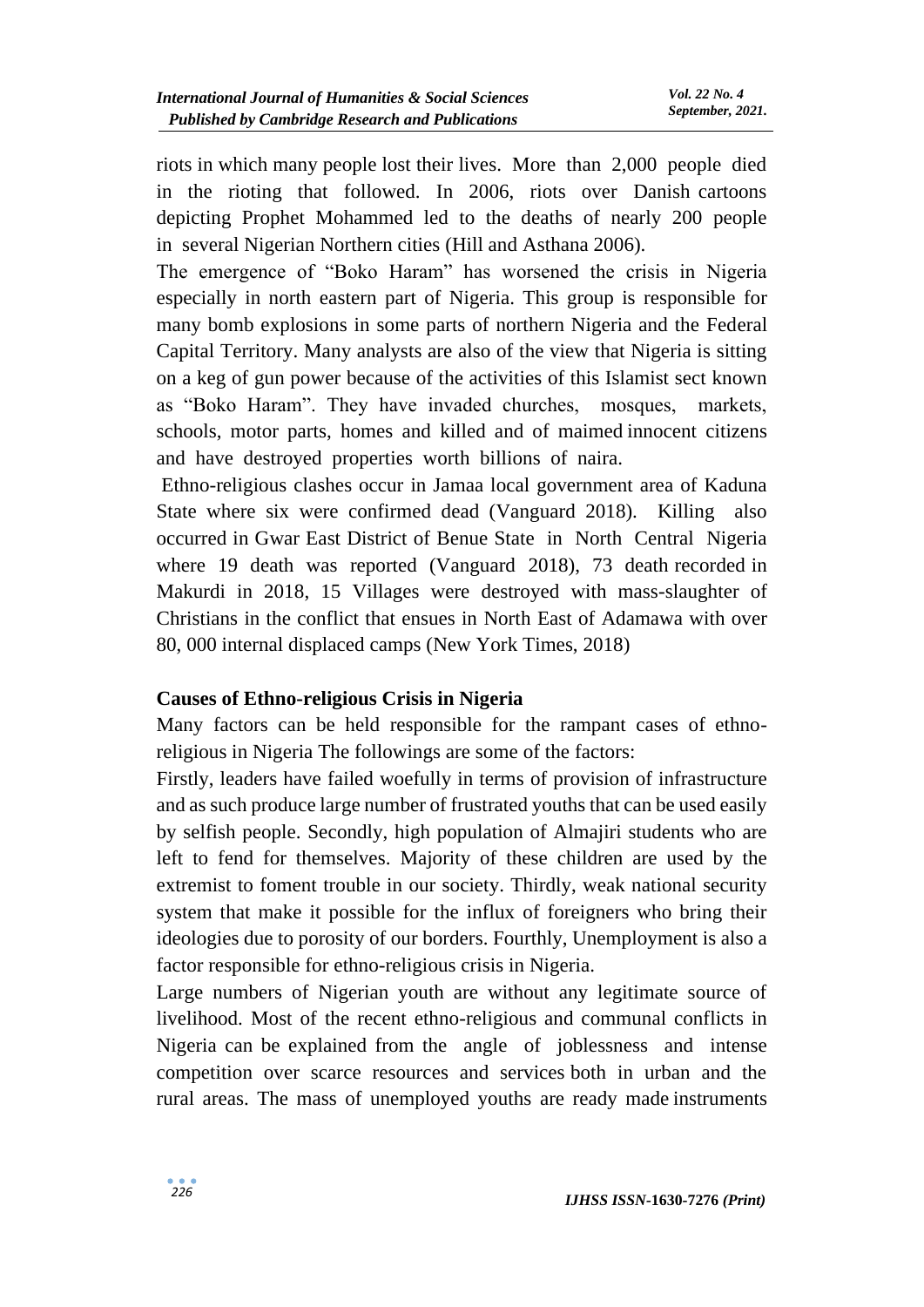to be motivated to partake in riots, demonstration, reprisal attacks, violence, armed robbery and other sundry acts.

Fifthly, The persistent ethnic chauvinism exhibited by Nigerian elites has grave effects on the psyche of the various ethnic nationalities to an extent that those groups that are even benefiting now lay claim to marginalization at every attempt to reverse the status quo. This is nonetheless the causes of the plethora of violent crisis rocking the Nigerian state. Today, according to Mohammed (2013), the body language and actions of all the regions in Nigeria claim to be marginalized.

Sixly, Religious factors cannot be left out of the causes of the crisis. In Nigeria today, two religions predominate; Islam and the Christianity and these two religions have different conceptualization. For instance, the Christians want man to give unto Caeser what is Caesers and unto God what is God in an apparent segregation between the worldly and the spiritual. Islam on the other hand, addresses the Here-and-Now in the perspective of the hereafter (Abdulfadi 1992).

### **Causes and Cases of Ethno-Religious Conflict in Northern States**

The history of ethno-religious conflict dates back to the colonial government that forced various ethnic groups under different authorities of Empires, Caliphate and kingdoms together to create protectorates and colony and finally amalgamated in 1914 to become an entity known as Nigeria (Essien 2009: 153).

The inevitability of ethnic and religious conflict was argued by Nnoli (1980: 87) that the differential treatment of ethnic groups during colonialism was responsible for the intense competition in Nigeria society. The intense competition has thus led to violent confrontations and bloodletting today. Ethnicity and religion are contested over the year in Nigeria political relation and public spaces. Essien (2009: 154-155) captures the historical and contemporary perspective of the subject matter In the case of the Northern states and the implication of ethno-religious crisis, the entire social order in the north has transited from its humane and friendly character of the past into a hostile seedbed of violence and uncontrollable destruction of lives and property in recent times (Bashir 2005). Ethno-religious conflicts in northern states of Nigeria are traceable to the politicization of the duo. The politicization of the ethnicity and religion creates a separate identity for Nigeria politics. Political supports are garnered along ethnic and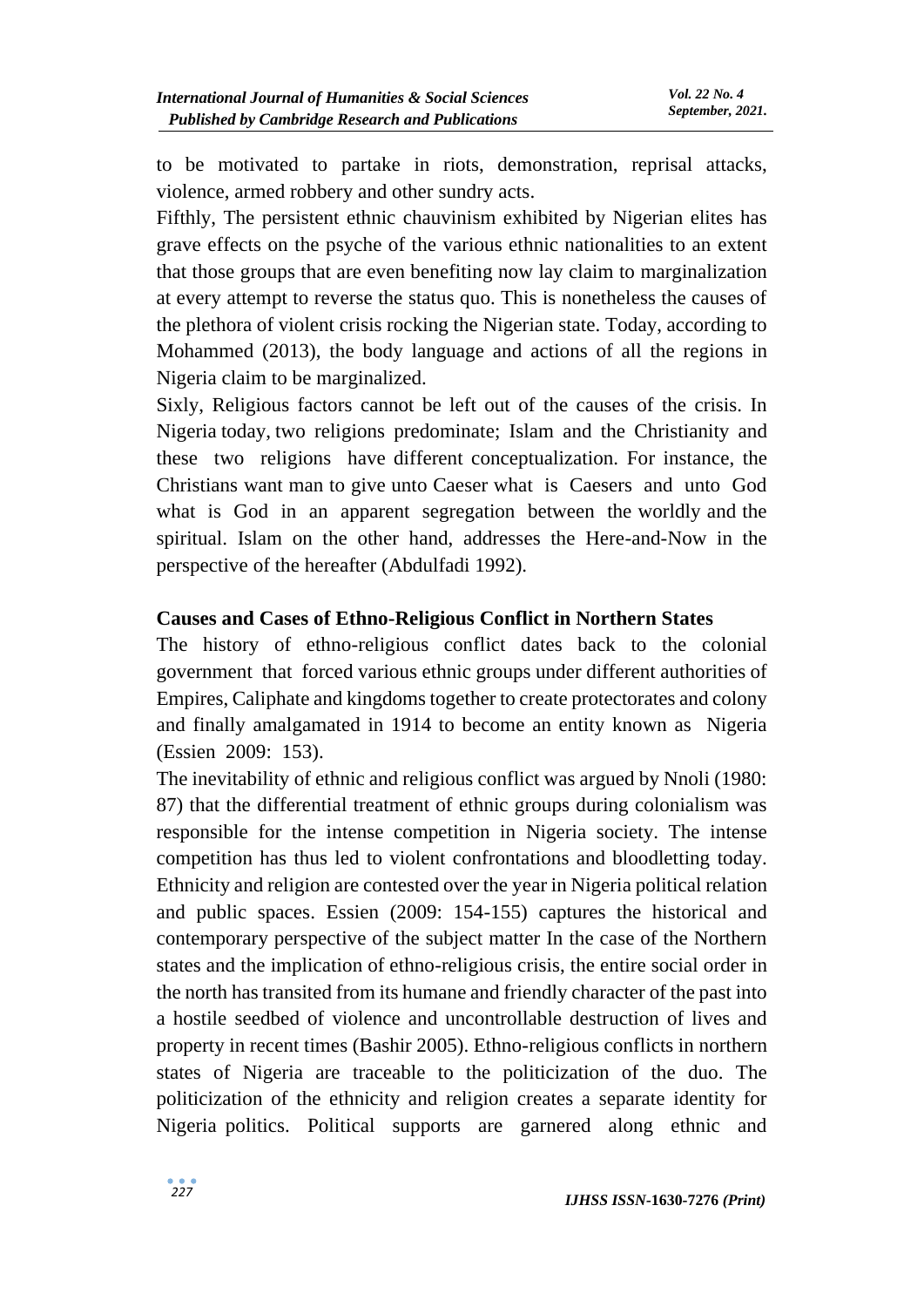religious rather than creating a national perspective of the political process by the "elite class". Bala Usman (1987) contends through his "manipulation thesis" that the "elite" are the major force manipulating religion and ethic consciousness to serve their individual or group interest. "Ethnic identity and diversity are not inherently negative rather, they are reality of individual identity and an attempt to erode it might leads to identity conflict (Bashir 2005). By implication, politicians exploit ethno-religious diversities and consciousness of the populace.

Samuel (2001) traces the numerous cases of urban violence including ethnoreligious violence to the effects of the Structural Adjustment Programme in the 1980s. Similar position was reached by Tunde Olawuyi (N.d) who considers the 1980 as a unique period in the history of Nigeria due to the frustrated hopes and societal tension caused by the failure of Nigeria second republic (1979-1983) and the introduction of harsh economic measures under the Structure Adjustment Programme of 1980s. From this period onward, Nigeria experienced a militarization of ethnic and religious conflicts beginning from the 1987 Kafanchan riots which introduced which introduced severe dimensions of religious conflict between Christians and Muslims in what is referred to as civilian equivalent of a coup d'état (Dogara 2010: 5). Salawu (2010) identified some of the causes of ethno-religious conflict such as religious fundamentalism, High level of poverty, illiteracy, youth unemployment, ethnic idea of "political favoritism". Otite (2001: 1- 33) also enumerate the causes of ethnic conflict such as land space to which both indigenes and settlers lay claim, communal boundary disputes, ethnic, sectional or individual competition over access to political power economic resources and clash over cultural interest, values preferences and perception. Albert (2001) also identified factor leading to religious conflict such as superiority complex of a religion adherents, misconception of one's and other religion, aggressive and insulting methodology in the course of propagation, fanaticism and overzealousness and misinterpretation of religious text. In Nigeria, ethnicity and religious bigotry has become the fulcrum of various forms of nationalism ranging cultural autonomy, religious dominance and demands for local politicalautonomy and self-determination.

Victor Dike (2001:87) argued that ethnic and religious conflicts are common "currency" in the volatile Middle Belt axis. Similarly, Kano State in the north-eastern axis has a high propensity of ethno-religious violence. In 18th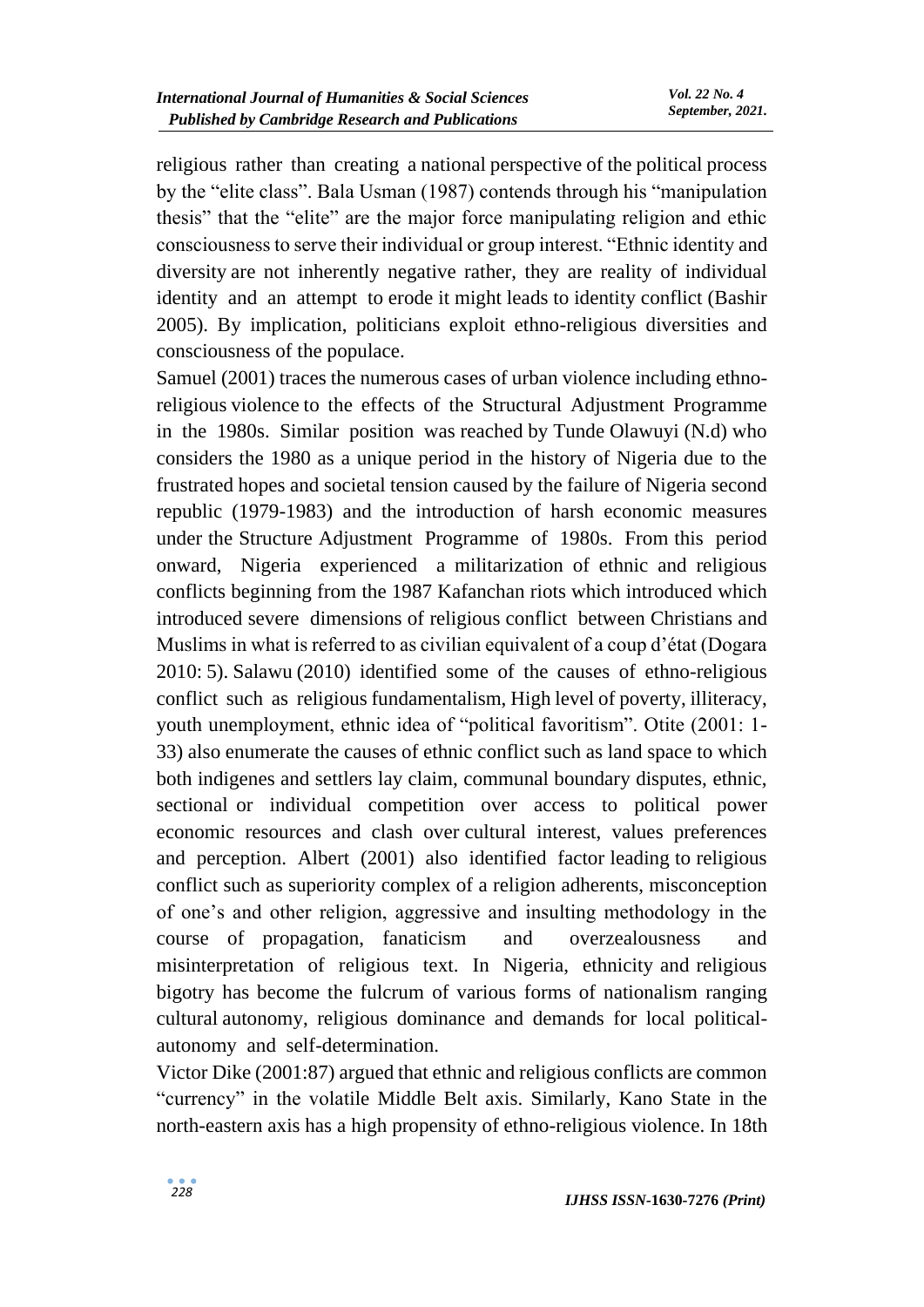-29th December 1980, a series of religious riots broke out in Kano and spread to other three northern state, recording a death tolls of 5000 with many unaccounted death. On 30th October, 1992, a related outbreak broke out in Bulunkutu near Maiduguri where another 4000 people were killed, over 2000 were left homeless and over three million worth of properties were destroyed. Yola and Jimeta in the former defunct Gongola State is another vivid case Violence broke out in February 1984 with nearly 1000 lives claimed and destruction of Jimeta only modern day market with total property damage worth five million on the 26th April, 1985 in Gombe (Falola 1988 137-193).

## **Effects of Ethno-Religious Conflict**

In all parts of northern states of Nigeria, ethno-religious conflicts occur in an alarming rate in the past three decades and the probability of future occurrence remains high amidst socio-economic and political strife facing the country. It has occurred in state of Kano, Bauchi, Nasarawa, Jos, Taraba, Kaduna, Niger, Borno, Maiduguri, and Benue State respectively. Ethno-religious identities have become disintegrative and disparaging social rudiments menacing the peace, stability and security in Nigeria. The frequent ethnic conflicts and religious clashes have posed a major security challenges. The long protracted ethno religious conflict leads to destruction of lives and properties. The number of lives and properties consumed because of these crises cannot be statistically determined. The skirmishes which follow the major confrontations, leaves several people wounded and several thousand people displaced from their homes. Ethno-religious conflicts have brought about economic shocks and political instability in spite of natural resources abundance in these states. Ethno-religious conflict leads to the loss of human and resources capital.

The increase of internally displaced persons (IDP's) is another consequence of ethno-religious conflict. The apparent intractability of this conflict has made it difficult to know the exact figure of IDP's in Nigeria. The Yeldam-Shendam conflict generated large number of IDP's in the history of ethnoreligious conflict with over 60, 000 IDP's and over 800 women and girls either abducted, raped, sexually assaulted, or turned to slave labour (Dogara 2010). Internally Displaced Person's spreads across all the thirtysix state of the federation. Over 1.6 million are fleeing violence while 2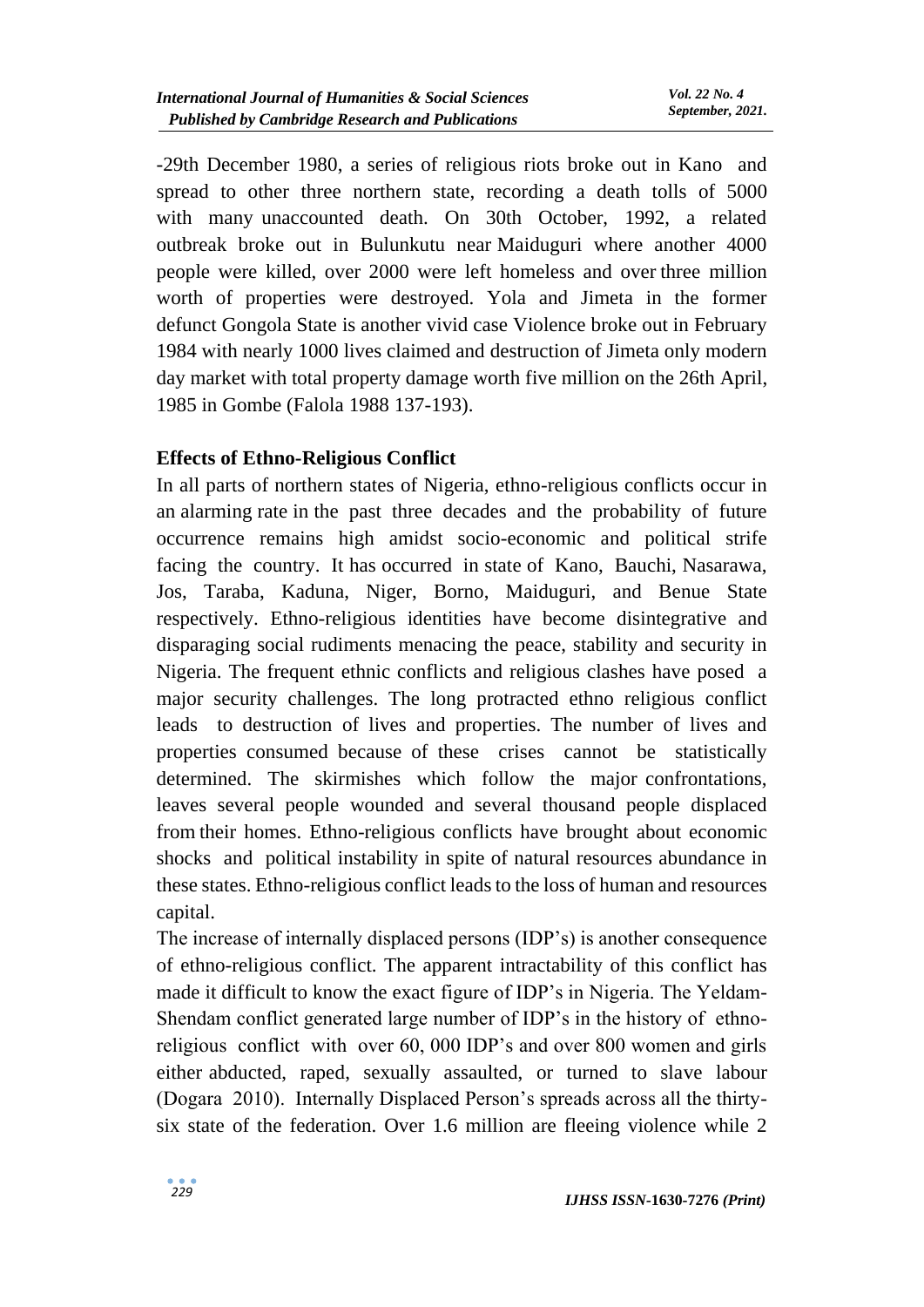million in North East lived in hunger (Punch 2018). An estimation of 10,000 Kano residents, mostly Christians flee from their homes in troubled parts of the city, took refuge at the main military and police barracks on 11 May 2004 (Vanguard of 16 May 2004). At least 57,000 people fled their homes following sectarian violence involving Christians and Muslims in north-central Nigeria. More than 30,000 Christians were displaced from their homes in Kano (Dogara 2010). In addition, over 27,000 displaced people had sought refuge in Bauchi State following a massacre of Muslims by Christian gangs in the neighboring Plateau State earlier in May 2004 (Mashood 2014)

Ethno-religious conflict has reduced the state Foreign Direct Investment. The high level of insecurity prevents investors from making huge investment in the economy due to their unguaranteed safety from ethno religious violence. Onwumah (2014) posited that in economic terms, ethnoreligious conflict damages resources and facilities, which took the government time to acquire. No foreign investor will like to invest funds in a country that is prone to communal and ethno-religious conflicts (Onwumah: 2014).

The malfunctioning nature of the industry in northern Nigeria can be attributed to ethno-religious conflict as it is out of logic and reasoning to embark on tourist tours in a violence zone area. Onwumah (2014) also affirms that ethno-religious conflict portrays Nigeria in a very bad light internationally. Nigeria is perceived as unsafe and indeed not conducive in terms of security caused mainly by communal and ethno-religious crises. Ethno-religious conflict has a devastating effect on Nigerian socio– economic structures and infrastructures such as education, agriculture, and health. The incessant abduction and raping of school children affect the growth of education in the state. Burning of schools, churches and mosque, destruction of community projects are problems that do not only affect the community involved but compiled the national problem of Nigeria underdevelopment. In the agriculture sector, farmers desert their farm lands to safety zones where there is no probability of getting new farmland, food insecurity and prices increases as a result of farmer inability to farm. This has a great deal of influence on Nigeria agricultural sector, which has been the mainstay of the economy.

Ethno-religious conflict also leads to psychological problems. Victims of ethno-religious conflict suffer from Post-Traumatic Stress Syndrome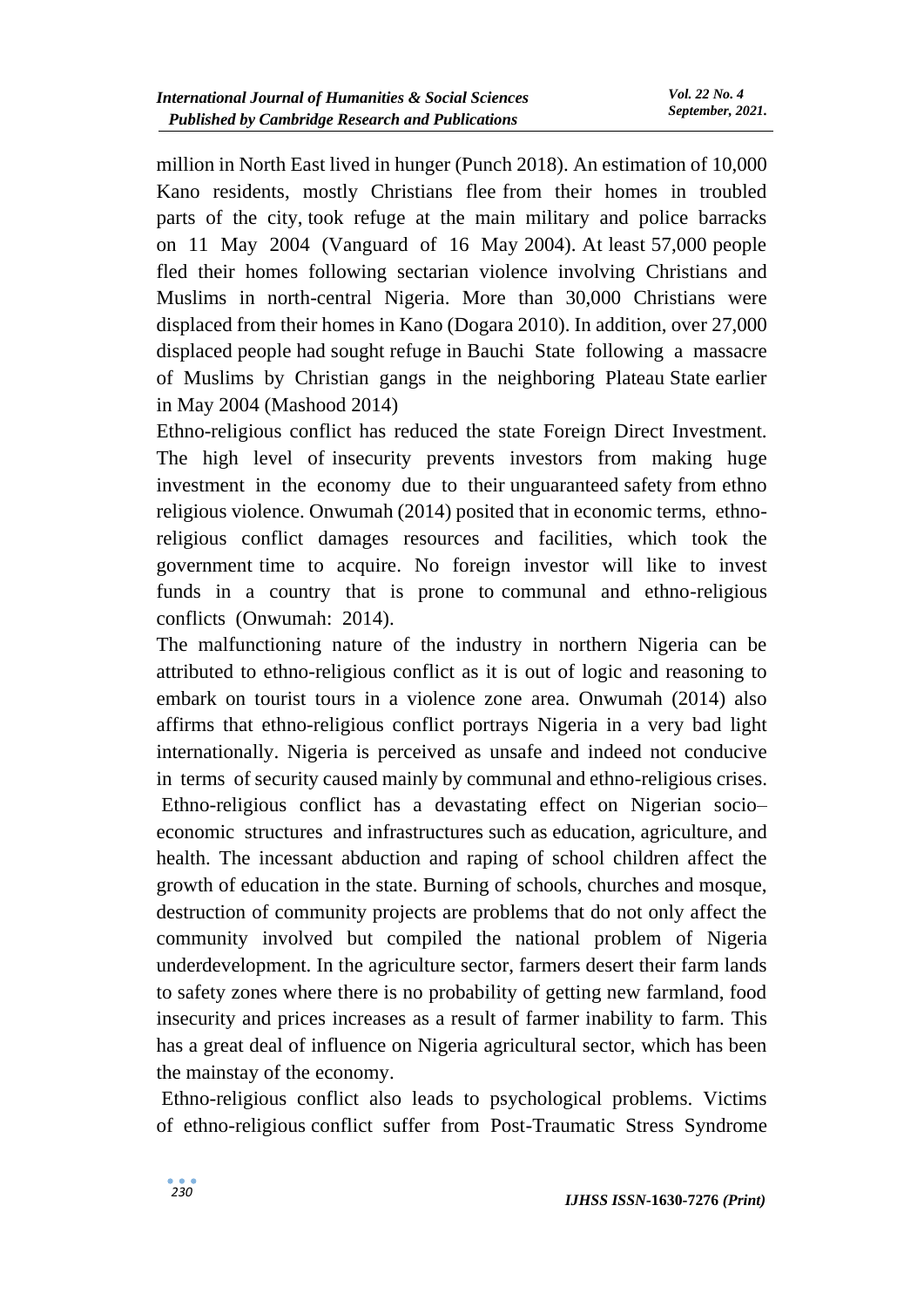(PTSS) (Dogara 2010: 94). Onwomah (2014) asserts that conflict periods bring forth the worst instincts and impulses in man. Socio-economic vices such as increase level of crime rate and struggle over scarce resources.

Lastly, farmers in some places are no longer engaging in agriculture due to the fear of being killed or kidnapped. This has affected Nigeria food security with a devastating effect as prices of agricultural products have sky rocketed in the markets.

## **Conclusion**

Ethno-religious conflicts pose a major challenge to Nigerians security situation. The paper examined the factors and effect of ethno-religious conflict as a threat to the peace and stability of the nation. That the nation is on the verge of collapsing or heading to state failure. This is because the monster is still persisting as effort made by the government in curtailing security challenges is not much to be desired. Furthermore, the government seems to have done little in the control and spreading of the menace as those involved or found to have sponsored have not been presented or punished. That they do these nefarious activities with impunity. Due to this posture of government, the insecurity levels have continued to pose great lost to the lives and property of the people thereby jeopardizing our effort in development in all sectors as a result of insecurity, many lives have been lost and property worth billions destroyed leaving people destitute and homeless.

The study conclude for an advocacy for inclusive role of the government, religious bodies, leaders, and civil society to incorporate ethnic and religious consciousness towards promoting national integration, cohesion, development and democratic sustainability. Furthermore, Religious and ethnic diversities should not be a source of conflict in Nigeria considering the rise of global citizenship identity. As this, necessary preventive mechanism, early warning mechanism, conflict management and prevention should be employed as ultimate tactics of governmental, civil societies and non-governmental bodies.

### **Recommendations**

This study recommends the followings:

i. Government should strengthen judiciary ensuring justice is dispensed irrespective of class among the people of Nigeria. This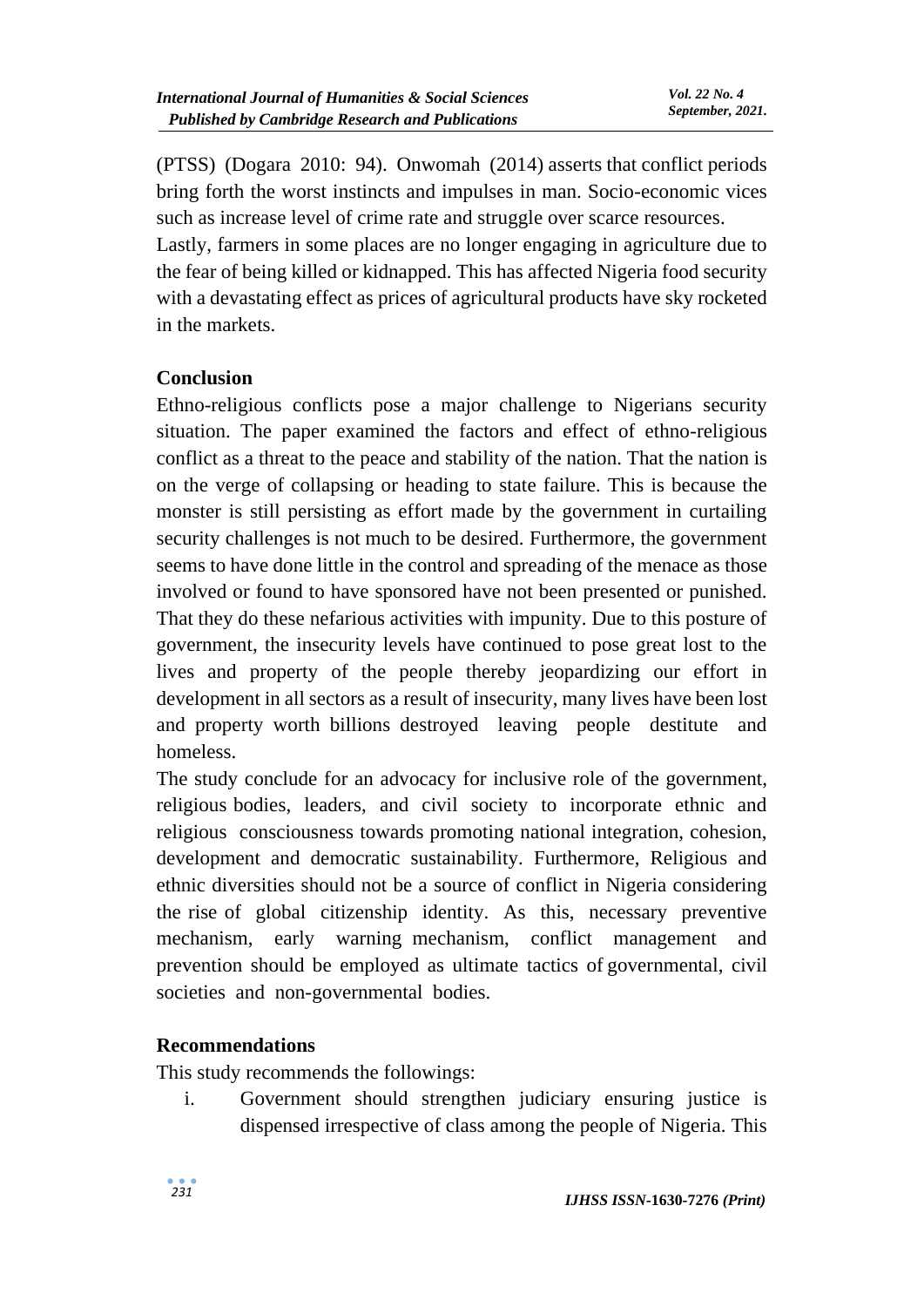will go a long way in bringing sanity to the system. Politicians should fear God and be just in their conduct in pursuing their political aspirations. That they should not cause trouble when they are vying for any positions as there is a day of reckoning.

- ii. Religious leaders should teach their followers message of peace and love so as to guide and control their followers so as not engage in dastardly.
- iii. National orientation agencies in collaboration with state and local government agencies should vigorously pursued the policy of national unity and integration by constantly making advert, jingles, in the various respective places of domain. This will go along way in mobilizing and conscioustising the people on the need to stay together.
- iv. Religious leaders should discourage and condemn any act of intolerance or violence from their adherents towards other religious groups.
- v. Seminars, conferences and workshops that focus on promoting the teachings of love and peace should be organised by various religious bodies in Nigeria, where trained religious leaders, traditional rulers, scholars, counsellors and other professionals would assist in propagating an anti-violence campaign.
- vi. Finally, the Nigerian government should implement the principle of power-sharing at both the federal and state levels as surrogates for ethno-religious identities. The government should make copious efforts to disassociate itself from any form of inclination to any religion because it is a secular state.

I think if the above recommendations are taken it will go a long way in addressing some of the problems.

### **Reference**

Abbah, U. & Yemisi, O. I. (2019). "Ethno-Religious Conflict in Northern States of Nigeria and the Search for Peace and Security: Challenges of National Cohesion". International Journal of Academic Research in Business, Arts and Science. Issue: 1, Volume: 1, Article: 5,

Month: August, Year: 2019.

 Abdu, H., (2000) "Ethno-Religious Conflict in Kaduna: Impact on Women and Children" in

Adeniyi, M. O. (1993). Religion and Politics: An Eye Bird's View of Development in Nigeria. In R. D. Abubakar (Eds.), Religion and Politics in Nigeria. Ilorin: NASR.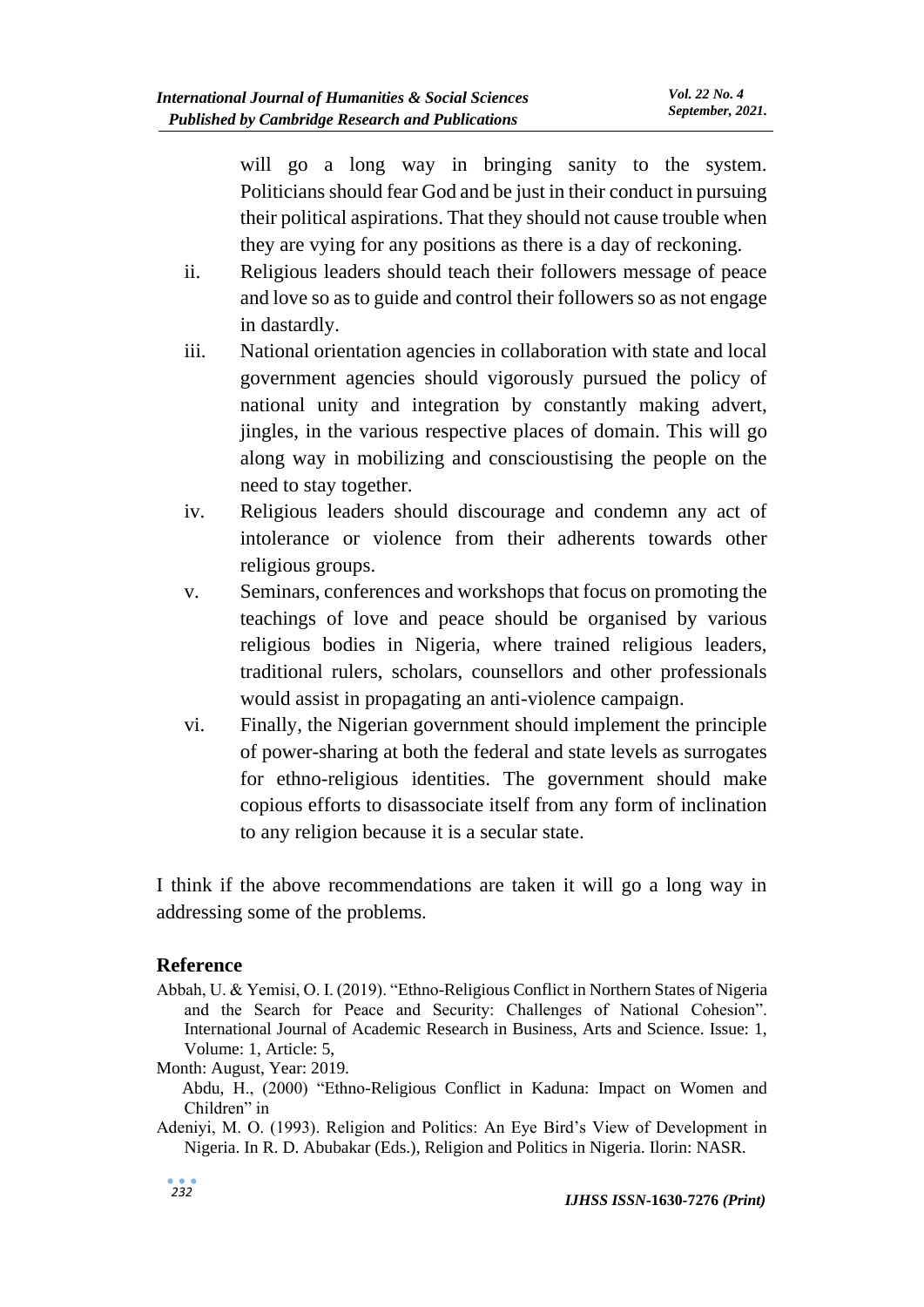- Alemika E.E.O. and F. Okoye (eds.) Religious Conflicts ad Democracy in Nigeria, Kaduna: Human Rights Monitor
- Achumba, I. C., Ighomereho, O. S., &Akpan-Robaro, M. O. M. (2013) "Security Challenges in Nigeria and the Implications for Business Activities and Sustainable Development" Journal of Economics and Sustainable Development, 4(2), 79-99
- Alegbeleye, G. I. (2014). Ethno-Religious Conflict and Socio-Economic Development in Nigeria: Issues, Challenges and the Way Forward. Journal of Policy and Development Studies Vol. 9, No. 1.
- Arase, S.E., and Iwuafor I.P.O., (2007) Policing Nigeria in the 21st Century, Spectrum Books Limited
- Bashir, L. (2005) "In Search of Peace in the Heart of Nigeria: a Political Economy" Analysis in Coser, S. (1956) "On Conflict, their resolution, Transformation and Management". In Onigu, O. and Albert, O.I. eds. Community Conflicts in Nigeria. Spectrum Books Limited, Ibadan.
- Christian Solidarity Worldwide, (2012) 'Recent Religious Violence in Central and Northern
- Nigeria', Accessed online at http://cswng.org/wp-content/uploads/ 2012/08/recentreligious-
- violence.pdf on 10 October, 2012
- Dogara, G., (2008) "Religious Conflict and Internally Displaced Persons in Nigeria" in Toyin
- Egwu S. G. (2001). Ethnic and Religious Violence in Nigeria. Jos: St Stephen Inc. Book House.
- Essien, F. (2009) "The Role of Good Governance and Civil Society in the Management of Ethnic and Religious Conflicts" in Albert, O.I. & Olarinde, O.N. (eds.). Trends and Tensions in Managing Conflict. Abuja Society for Peace Studies and Practice.
- Falola and Okpeh Ochayi Okpeh Jr., Population Movement, Conflict and Displacement in Nigeria, Trenton, See also, Religion and Politics in Nigeria, (2010) Dogara G, African Text

books (ACTS), 73

- Hill, A., and Asthana, A., (2006) 'Nigeria Cartoon Riots Kill 16', the Observer, February 2006.
- Igbokwe, C., (2000) 'Nigeria: Sharia Riots: How 304 Were Killed in Aba, Owerri',
- Kwaja, A., (2009) 'Strategies for (Re) Building State Capacity to Manage Ethnic and Religious
- Conflict in Nigeria', the Journal of Pan African Studies, Vol. 3, No. 3, September

Mashood, O., (2014) "Managing Religious Conflicts in Nigeria: The Inter-Religious Mediation Peace Strategy Africa Development", Vol. XXXIX, No. 2, 2014, pp. 133 – 151 Council for the Development of Social Science Research in Africa, 2014

- Nnoli, O. (1980) Ethnic Politics in Nigeria. Enugu: Fourth Dimension Press
- Oladosu, A.G.A.S, (2013) "Managing Ethno-Religious Conflicts in Nigeria: The Islamic
- Approach". Journal of the Society of Peace Studies and Practice.Vol.1 No.2 pp 114-128
- Olakunle, O.A., (1980) "Unacceptable Particularity" in S.B. Mala and Oseni Z.I., (eds.)
- Proceedings of Conference of Nigeria Association for Study of Religions Ibadan: NASR
- Olasope, O., (2012) 'The Mindless Killings in Jos and Nigeria's Culture of Impunity', Accessed online at http://nigerianecho.com/?p=3453 on 27 November 2012.
- Onwumah, A. C., (2014). "Communal and Ethno-Religious Crises and their Implications for National Development in Nigeria", Developing Country Studies, Vol.4, No.17